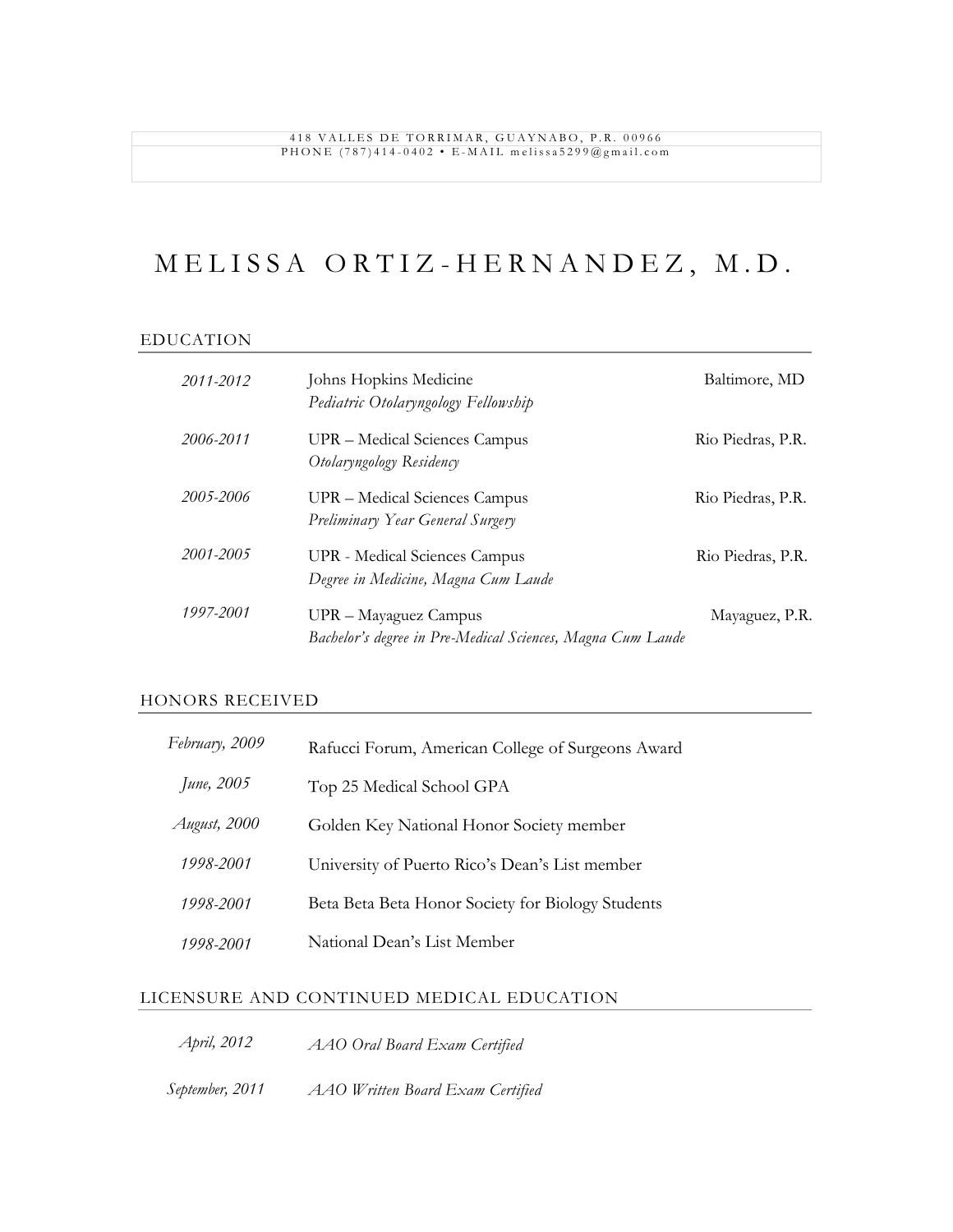| January, 2007      | NBME, USMLE Step 3    |
|--------------------|-----------------------|
| May, 2005          | NBME, USMLE Step 2 CS |
| October, 2004      | NBME, USMLE Step 2 CK |
| <i>July</i> , 2003 | NBME, USMLE Step 1    |

| November, 2009  | House Ear Institute – Otology Course                      |
|-----------------|-----------------------------------------------------------|
| April, 2008     | 4 <sup>th</sup> Caribbean Endoscopic Sinus Surgery Course |
| September, 2005 | Total Nutritional Therapy                                 |
| June, 2005      | CPR for the health provider Certification                 |
| June, 2005      | Acute Cardiac Life Support Certification                  |

## PROFESSIONAL AFFILIATIONS

*2005 - Present* **American Academy of Otolaryngology – Head and Neck Surgery Foundation**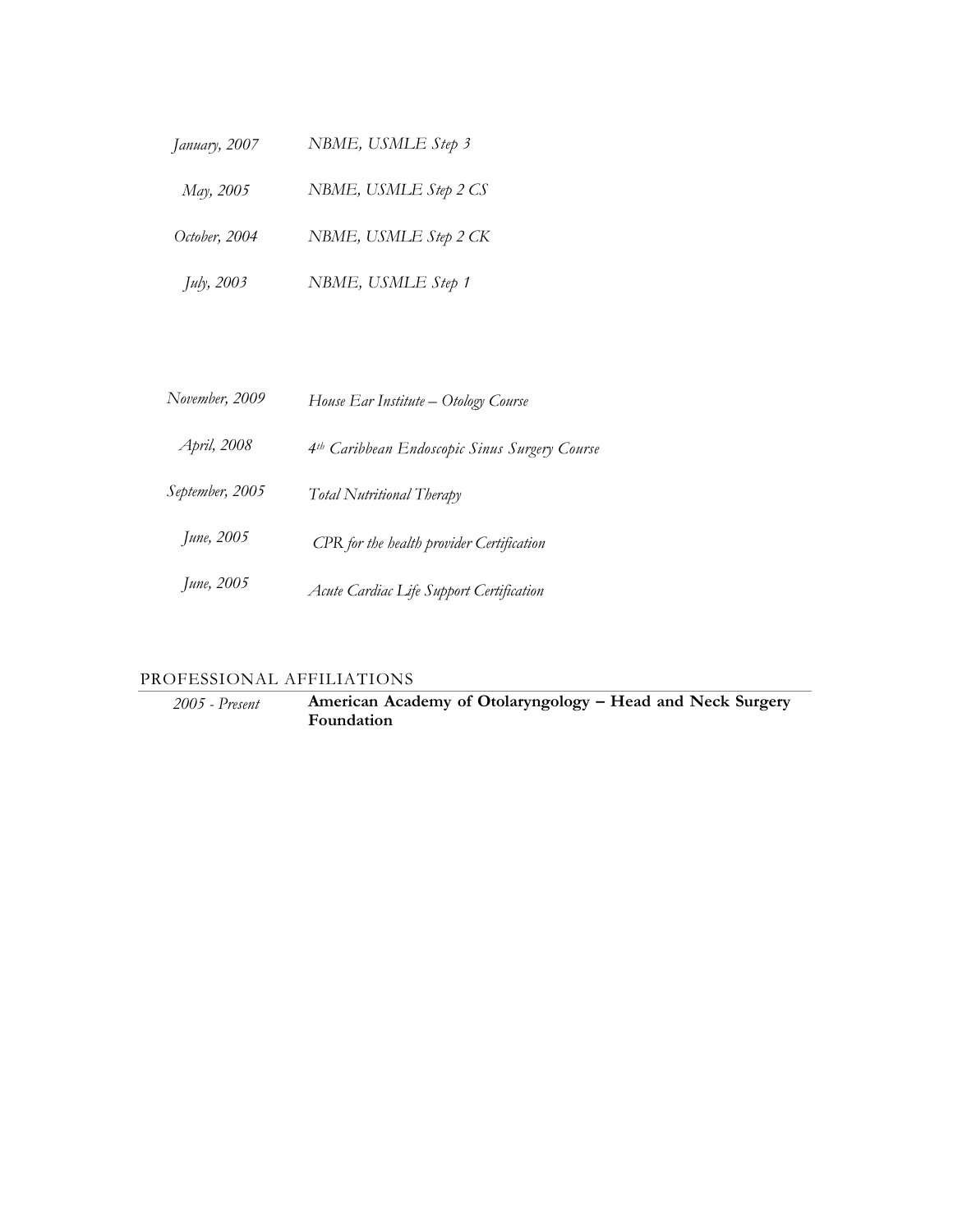# *February, 2009 Pediatric Tracheotomy – Changing Trends in Puerto Rico*

*Award Winning Presentation at the American College of Surgeons, Rafucci Forum* San Juan, PR Mentor: Dr. Carlos Gonzalez-Aquino

### RESEARCH AND PRESENTATIONS

| April, 2012    | Management of the Moderate to Severe Bifid Nose Via an Open<br>Septorhinoplasty Approach              |
|----------------|-------------------------------------------------------------------------------------------------------|
|                | Participation in Poster Presentation for AAFPRS Spring Scientific Meeting 2012                        |
| March, 2012    | Pediatric Neck Masses                                                                                 |
|                | Speaker at the Society of Otorhinolaryngology Head and Neck Nurses National<br>Committee on Education |
| February, 2012 | The ABC's of ENT                                                                                      |
|                | Presentation for Medical Students, Johns Hopkins Medicine                                             |
|                | Baltimore, Maryland                                                                                   |
| February, 2012 | Velopharyngeal Insufficiency: Diagnosis and Management                                                |
|                | Otolaryngology Grand Rounds Presentation at University of Maryland                                    |
|                | Baltimore, Maryland                                                                                   |
| July, 2011     | Velopharyngeal Insufficiency: Diagnosis and Management                                                |
|                | Otolaryngology Graduation Meeting                                                                     |
|                | University of Puerto Rico                                                                             |
|                | Fajardo, Puerto Rico                                                                                  |
| February, 2011 |                                                                                                       |
|                | Solitary Neurofibroma of the Posterior Nasal Septum                                                   |
|                | Poster Presentation at the North American Rhinology and Allergy Conference                            |
|                | Fajardo, Puerto Rico                                                                                  |
| June, 2010     |                                                                                                       |
|                | Congenital Lingual Masses - A Clinicoradiologic Correlation                                           |
|                | Presentation at the annual meeting of the Puerto Rico Otolaryngology Society.                         |
|                | Rio Grande, Puerto Rico                                                                               |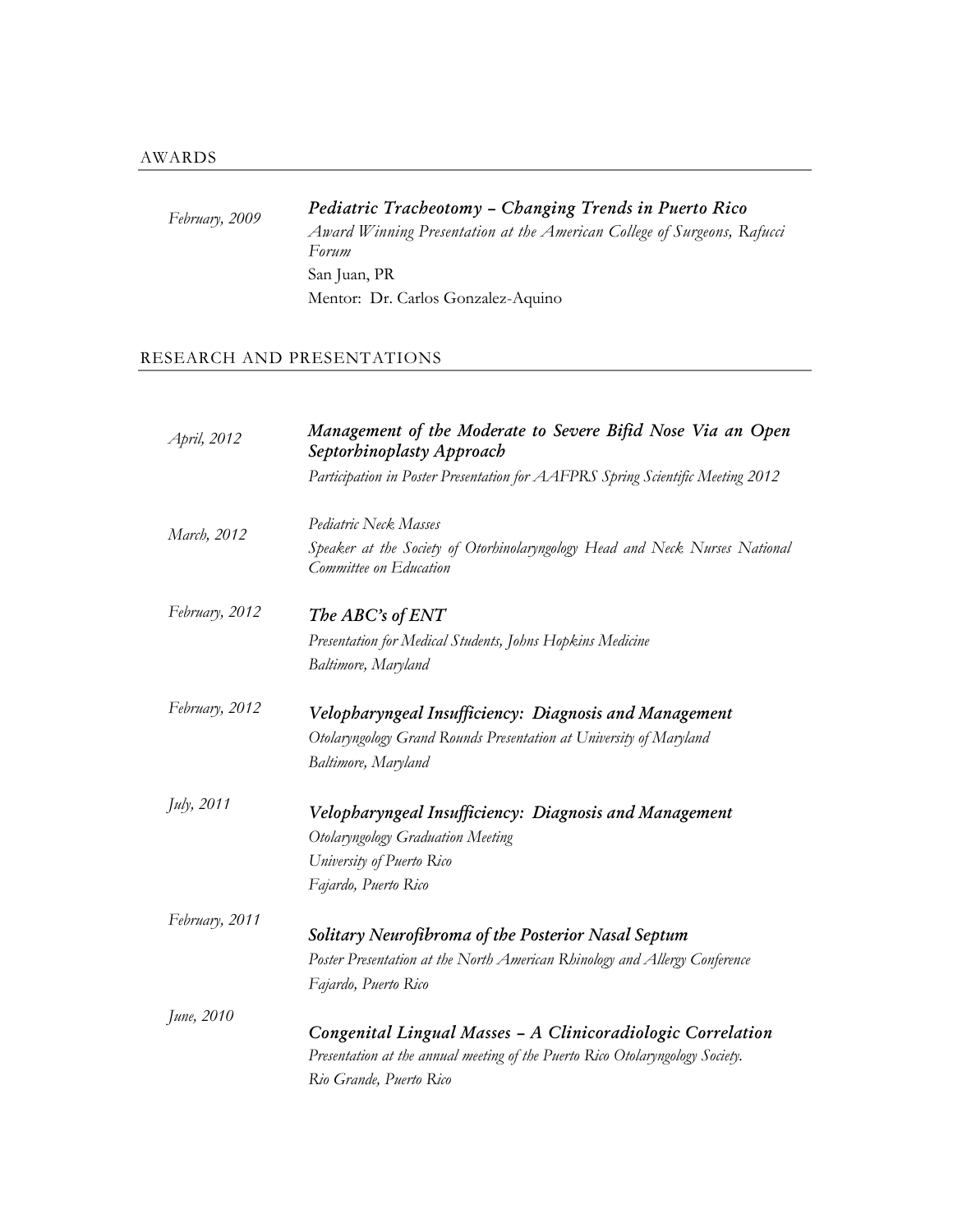| January, 2010   | Pediatric Tracheotomy - Changing Trends in Puerto Rico<br>Submitted a grant proposal for consideration on ASPO CORE Research Grants.<br>Mentor: Dr. Carlos Gonzalez-Aquino                                                                                                                                                                                                                                                                                                                                                                                                                  |
|-----------------|---------------------------------------------------------------------------------------------------------------------------------------------------------------------------------------------------------------------------------------------------------------------------------------------------------------------------------------------------------------------------------------------------------------------------------------------------------------------------------------------------------------------------------------------------------------------------------------------|
| June, 2009      | <b>Bacterial Biofilm Formation in Patients with Chronic Sinusitis</b><br>Presentation at the annual meeting of the Puerto Rico Otolaryngology Society.<br>Rio Grande, Puerto Rico                                                                                                                                                                                                                                                                                                                                                                                                           |
| February, 2009  | Pediatric Tracheotomy - Changing Trends in Puerto Rico<br>Award Winning Presentation at the American College of Surgeons, Rafucci<br>Forum<br>San Juan, PR                                                                                                                                                                                                                                                                                                                                                                                                                                  |
| September, 2008 | Pediatric Tracheotomy - Changing Trends in Puerto Rico<br>Poster Presentation at the AAO-HNS Annual Meeting & OTO EXPO.<br>This Pilot study is pending to be submitted to the Archives of Otolaryngology –<br>Head and Neck Surgery Journal.<br>Chicago, IL                                                                                                                                                                                                                                                                                                                                 |
| June, 2008      | <b>Bacterial Biofilm Formation in Patients with Chronic Sinusitis</b><br>Submitted our grant proposal for consideration for one of the 2008 American<br><b>Rhinology Society Research Grants</b><br>Mentors: Dr. Patricia Maeso, Dr. Jose Busquets, Dr. Juan C. Portela                                                                                                                                                                                                                                                                                                                     |
| Summer, 2002    | University of Texas MD ANDERSON CANCER CENTER<br><b>Summer Research Program, Houston, TX.</b><br>Clinical Research - Head and Neck Cancer Surgery<br>Participated as an intern on a two month program consisting of clinical<br>and grand rounds, operating room experience and review of literature<br>activities with different attending physicians of the Head and Neck<br>Cancer Surgery team. I wrote and presented a case report titled: The<br>Optimum Evaluation and Treatment of Thyroid Nodules.                                                                                 |
| Summer, 2000    | Mentor: Dr. Eduardo Diaz.<br>University of Texas MD ANDERSON CANCER CENTER<br>Summer Research Program, Houston, TX.<br>Clinical Research - Critical Care Medicine<br>I engaged in research activity for two months with the critical care and<br>anesthesiology team. Information about MICU patients during 1999 was<br>retrospectively reviewed to study End Of Life Care in Critically Ill Cancer<br>Patients and Neuromuscular Blockade as a Predictor of Intensive Care Unit Mortality<br>in Ventilated Cancer Patients. Two abstracts were written.<br>Mentors: Dr. Feeley, Dr. Shaw. |